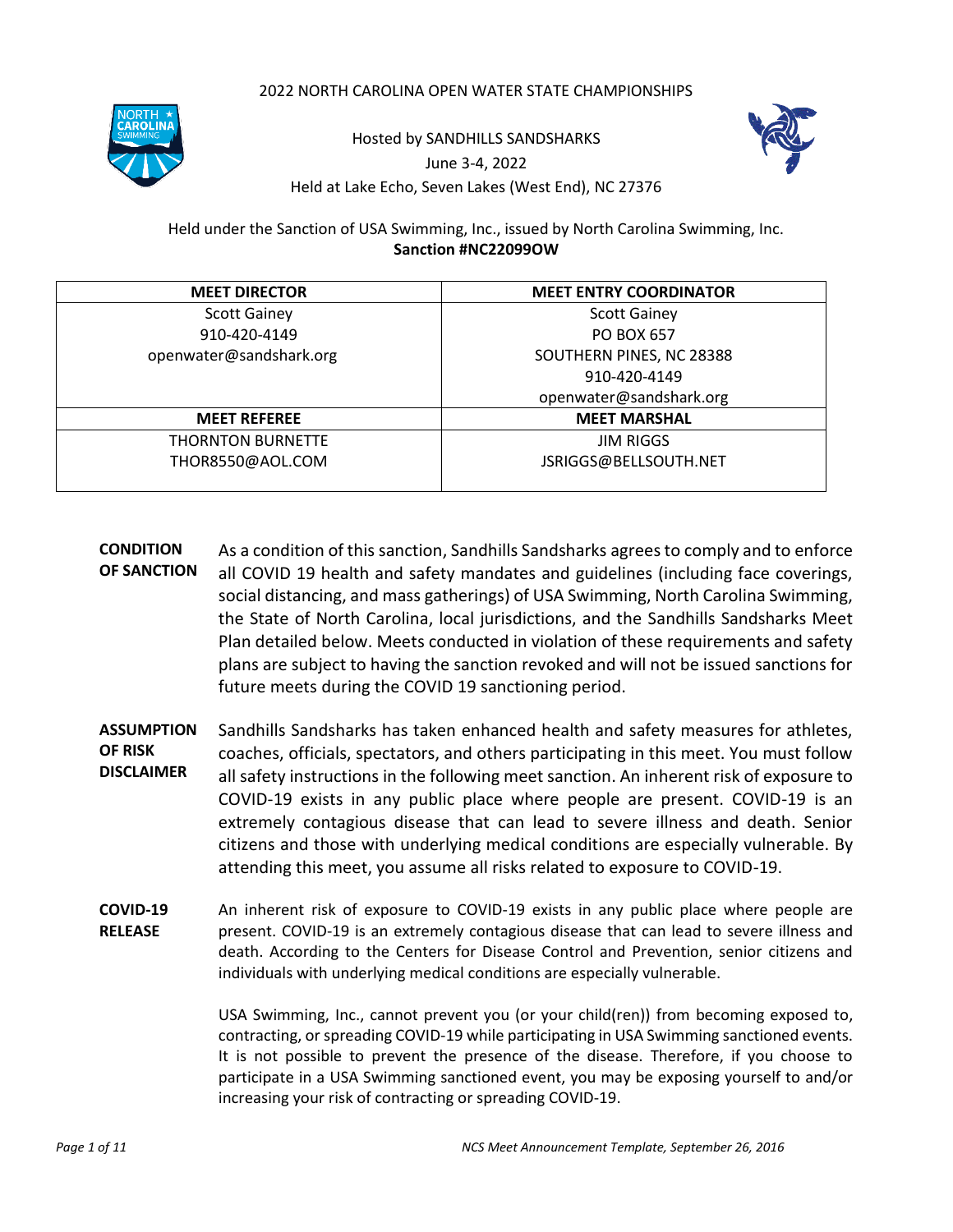BY ATTENDING OR PARTICIPATING IN THIS COMPETITION, YOU VOLUNTARILY ASSUME ALL RISKS ASSOCIATED WITH EXPOSURE TO COVID-19 AND FOREVER RELEASE AND HOLD HARMLESS USA SWIMMING AND NC SWIMMING AND EACH OF THEIR OFFICERS, DIRECTORS, AGENTS, EMPLOYEES OR OTHER REPRESENTATIVES FROM ANY LIABILITY OR CLAIMS INCLUDING FOR PERSONAL INJURIES, DEATH, DISEASE OR PROPERTY LOSSES, OR ANY OTHER LOSS, INCLUDING BUT NOT LIMITED TO CLAIMS OF NEGLIGENCE AND GIVE UP ANY CLAIMS YOU MAY HAVE TO SEEK DAMAGES, WHETHER KNOWN OR UNKNOWN, FORESEEN OR UNFORESEEN, IN CONNECTION THEREWITH.

### **SANDHILLS SANDSHARKS COVID 19 MEET PLAN\***

| <b>NCS FACE</b><br><b>COVERING</b><br><b>STATEMENT</b>              | NCS recommends the proper use of face coverings at all NCS activities and expects all<br>participants, coaches, officials, volunteers, and spectators to comply with all club and<br>facility specific COVID-19 safety requirements and guidelines from USA Swimming, North<br>Carolina Swimming, the State of North Carolina, and local jurisdictions.                                                                                                                                                                                                                                                                                                                                                                                                                                                                      |
|---------------------------------------------------------------------|------------------------------------------------------------------------------------------------------------------------------------------------------------------------------------------------------------------------------------------------------------------------------------------------------------------------------------------------------------------------------------------------------------------------------------------------------------------------------------------------------------------------------------------------------------------------------------------------------------------------------------------------------------------------------------------------------------------------------------------------------------------------------------------------------------------------------|
| <b>LOCAL</b><br><b>PROTOCOLS</b>                                    | There will be no changing areas on site. Swimmers are expected to arrive and leave in their<br>suits. Swimmers are responsible for marking their own race numbers.                                                                                                                                                                                                                                                                                                                                                                                                                                                                                                                                                                                                                                                           |
| <b>ENTRY &amp; EXIT</b><br><b>PROCEDURES</b>                        | Swimmers wishing to wear masks may dispose of them as they enter the water; trash cans<br>will be available.                                                                                                                                                                                                                                                                                                                                                                                                                                                                                                                                                                                                                                                                                                                 |
| <b>SWIMMER</b><br><b>LIMITATIONS</b>                                | Waves will be limited to discourage crowding; meet management reserves the right to<br>adapt wave sizes. When wave 1 is at the starting line, wave two will be checked in and<br>wait, spread out, in shallow water. When Wave one leaves, Wave 2 will head to the<br>starting line area and wave 3 will be checked in. Timing between waves will be approx. 1.5-<br>2 minutes. Waves will be lined up in designated areas.                                                                                                                                                                                                                                                                                                                                                                                                  |
| <b>SPECTATOR</b><br><b>LIMITATIONS</b>                              | Spectators are welcome. Please contact meet management if you are interested in<br>volunteering on the water in kayak or on a paddle board.                                                                                                                                                                                                                                                                                                                                                                                                                                                                                                                                                                                                                                                                                  |
| <b>PARENTAL</b><br><b>ACCESS</b><br><b>FOR SAFE</b><br><b>SPORT</b> | Parents will be within view of swimmers and are encouraged to volunteer for the event.                                                                                                                                                                                                                                                                                                                                                                                                                                                                                                                                                                                                                                                                                                                                       |
| <b>FACILITY</b>                                                     | Lake Echo is a spring fed lake in the Seven Lakes North community of West<br>End, NC. The start will be in the water, with a land finish. FS Series Timing will<br>use chip timing in conjunctions with their timing software for the races.<br>Warm up and cool down areas will be available close to shore on the outside<br>$\bullet$<br>of the race course.<br>The 400 will be swam parallel to the dam/edge of the lake, starting at one end<br>$\bullet$<br>of the dam and concluding at the finish line.<br>The 5K, 3K, and 2K will be swam around a 1 K triangular course.<br>The 800 will be an out and back race, swam parallel to the dam.<br>The competition course has not been certified in accordance with<br>104.2.2C(4).<br>Parking will be in the soccer field for Friday and Saturday races. Families are |
|                                                                     | asked to arrive just prior to check in and to leave following their races to allow                                                                                                                                                                                                                                                                                                                                                                                                                                                                                                                                                                                                                                                                                                                                           |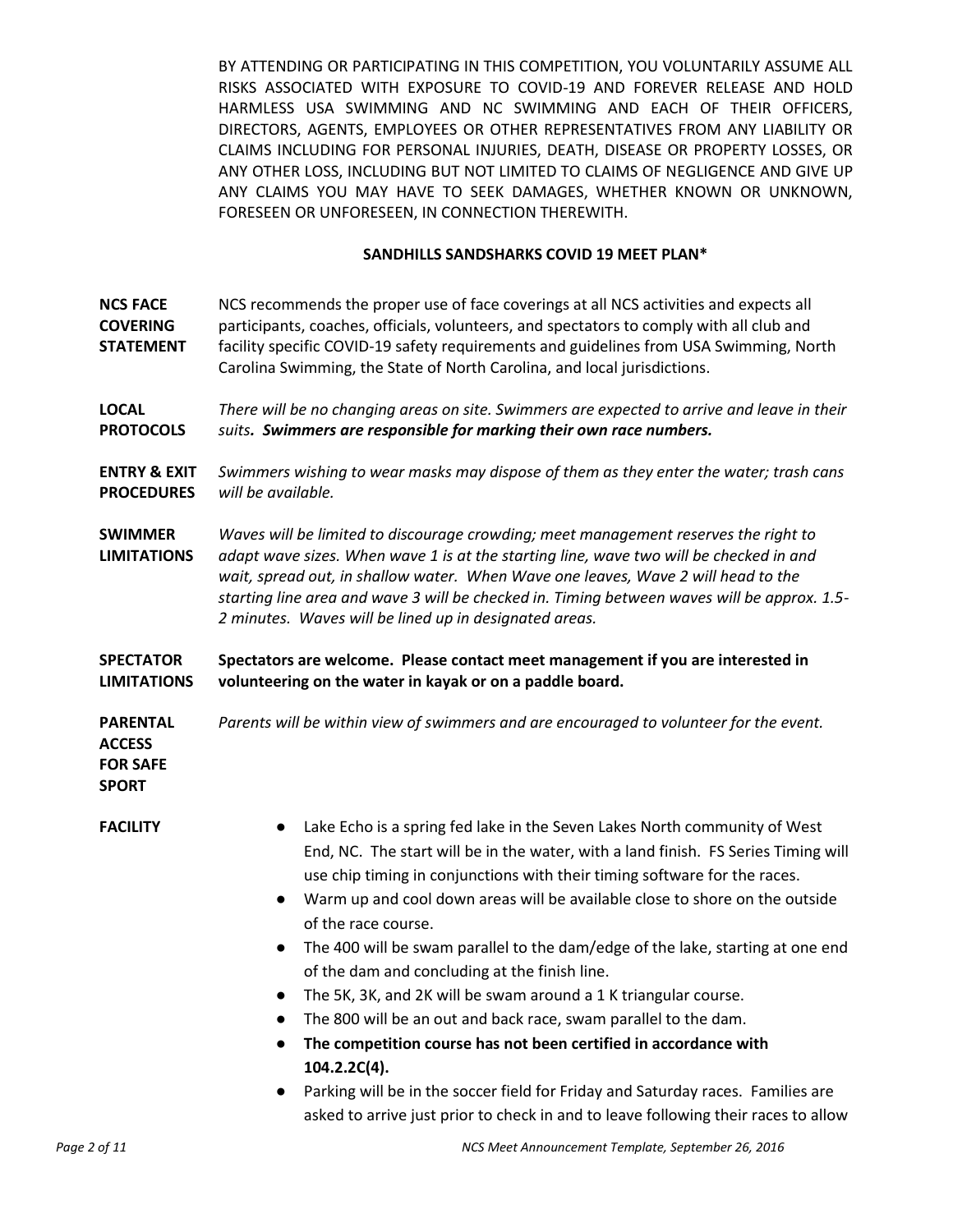space for other families to park. Parking passes are required; coaches will be emailed the passes and they will be available at **ncopenwaterswim.org**.

● Deck changing is not permitted. Swimmers need to arrive and leave in their suits; NO changing tents will be available. *Additional information is available through the Open Water button at Sandshark.org and through ncopenwaterswim.org.*

## **MEET FORMAT** This is a timed final Age Group/Senior, pre-seeded meet. **AGE-UP DATE IS 12/31/2022 TO BE IN ACCORDANCE WITH FINA REQUIREMENTS FOR ZONES.**

### **DEADLINE AND MEETING SUMMARY**:

| Day, Date   | Time              | For:                           |
|-------------|-------------------|--------------------------------|
| Mon, May 23 | 10:00 PM          | Entry deadline                 |
| Fri, June 3 | 4:45 PM           | <b>Officials Briefings</b>     |
| Sat, June 4 | $7:15 \text{ AM}$ | <b>Officials Briefings</b>     |
| Sat, June 4 | $8:15$ AM         | <b>Coaches/General Meeting</b> |

| <b>SAFETY</b>        | The NCS Safety Program is in effect for this meet. Coaches are advised to closely                                                                                                                                                                                                                                                       |  |  |  |  |  |
|----------------------|-----------------------------------------------------------------------------------------------------------------------------------------------------------------------------------------------------------------------------------------------------------------------------------------------------------------------------------------|--|--|--|--|--|
|                      | supervise their swimmers at all times. NO running or horseplay will be tolerated.                                                                                                                                                                                                                                                       |  |  |  |  |  |
|                      | All spectators and swimmers must stay off the far side of the dam (road across dam                                                                                                                                                                                                                                                      |  |  |  |  |  |
|                      | will be blocked off for tents and chairs).                                                                                                                                                                                                                                                                                              |  |  |  |  |  |
|                      | ALL SWIMMERS MUST CLIP NAILS prior to check in—little to no white. Nail clippers                                                                                                                                                                                                                                                        |  |  |  |  |  |
|                      | will not be on site this year.                                                                                                                                                                                                                                                                                                          |  |  |  |  |  |
|                      | Average water temperatures for June are 78-80 degrees F; air temperature is 80-90<br>degrees F. Safety boats will be provided in accordance with the NC Open Water<br>Champs Safety Plan (attached at end of this document).<br>Medical Information-Closest hospital is First Health Regional in Pinehurst.                             |  |  |  |  |  |
|                      | Approximate transport time is 18 minutes.                                                                                                                                                                                                                                                                                               |  |  |  |  |  |
| <b>RACING STARTS</b> | <b>NA</b>                                                                                                                                                                                                                                                                                                                               |  |  |  |  |  |
| <b>MAAPP</b>         | All applicable adults participating in or associated with the meet acknowledge that<br>they are subject to the provisions of the USA Swimming Minor Athlete Abuse<br>Protection Policy ("MAAPP"), and that they understand that compliance with the<br>MAAPP policy is a condition of participation in the conduct of this competition. |  |  |  |  |  |
| <b>RULES</b>         | This meet will be conducted in accordance with the current USA Swimming<br>$\bullet$<br>Rules and Regulations, except where rules therein are optional, and<br>exceptions are stated.<br>Use of audio or visual recording devices, including a cell phone, is not<br>$\bullet$                                                          |  |  |  |  |  |
|                      | permitted in changing areas, rest rooms or locker rooms.                                                                                                                                                                                                                                                                                |  |  |  |  |  |
|                      | Deck changes are prohibited.                                                                                                                                                                                                                                                                                                            |  |  |  |  |  |
|                      | Operation of a drone, or any other flying apparatus, is prohibited over the                                                                                                                                                                                                                                                             |  |  |  |  |  |
|                      | venue (pools, athlete/coach areas, spectator areas and open ceiling locker                                                                                                                                                                                                                                                              |  |  |  |  |  |
|                      | rooms) any time athletes, coaches, officials and/or spectators are present.                                                                                                                                                                                                                                                             |  |  |  |  |  |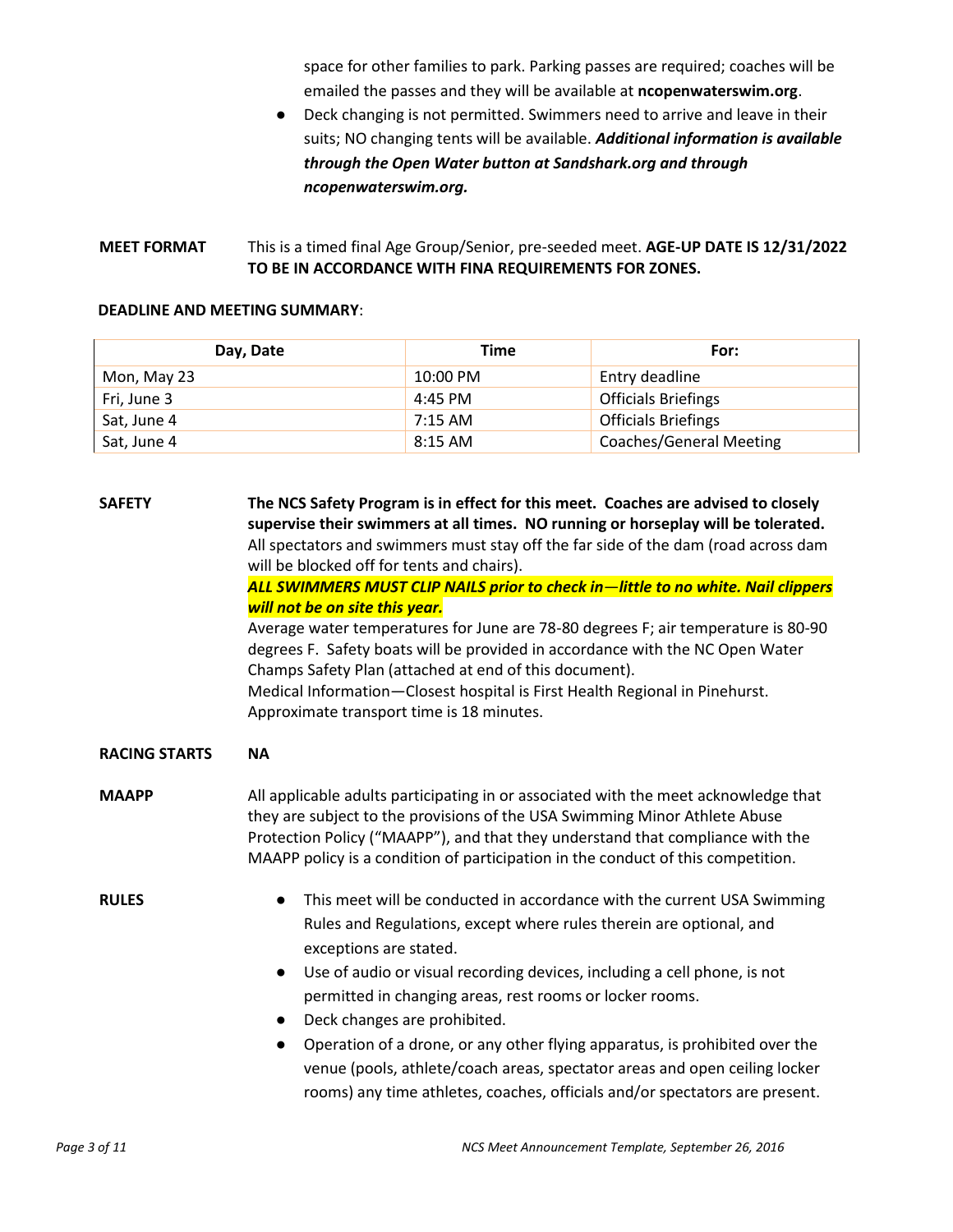| • Swimsuit policies—no tie back suits are permitted. Two piece suits (triathlon |
|---------------------------------------------------------------------------------|
| style) are permitted as long as they do not have a tie back.                    |

- Tech suits, approved by FINA, are permitted for ages 13/over.
- There will be no feeding stations.

# **ELIGIBILITY** ● All swimmers must be registered with USA Swimming, Inc. Swimmers must be registered prior to the entry deadline. This meet is open to Club swimmers only.

- Single meet membership in USA Swimming is not applicable this year due to COVID restrictions.
- Buddy only swimmers (adults) should contact the meet manager for registration information and will need to pay the single meet membership fee (if not USA Swimmers), but NOT pay the entry fee.

Entries listed as "Registration Applied For" will not be accepted. There will be no on deck registration available at this meet.

- **SWIMMERS WITH DISABILITIES** Sandhills Sandsharks welcomes all swimmers with disabilities as described in the USA Swimming Rules and Regulations, Article 105, to participate in our meets. Coaches entering swimmers with disabilities that require any accommodations are required to provide advance notice in writing to the Meet Director by the entry deadline accompanying their meet entry file, including the need for any personal assistants required and/or registered service animals. Failure to provide advance notice may limit Sandhills Sandsharks ability to accommodate all requests.
- **ENTRIES •** Entries submitted in Hy-tek format require no hard copy entry forms. Email is preferred for electronic entries; however, disks are also acceptable. A completed and signed Entry Summary Sheet and payment in full must be received by the Meet Entry Coordinator by 10 AM on June 1. **A swimmer's age as of 12/31/2022 will determine their age for the entire meet.**
- **ENTRY LIMITATIONS** ● **Entries in the Poseidon** (5K-3K-2K) should be in each of the events PLUS the 10K event (for tracking purposes—there is no entry fee associated with it). Poseidon swimmers will swim with their designated age group for each race, or in the top wave for their age group race, should their entry time dictate placing in that wave.
	- **Please pay attention to race time limits; swimmers will be pulled from the water if they have not completed the race by the designated limit.**
- **ENTRY VERIFICATION** An email will be sent to the person submitting the entry confirming receipt of the entry within 48 hours of receipt.
- **ENTRY DEADLINES The Meet Entry Coordinator must receive entries by the date and time listed in the Deadline and Meeting Summary** (note: no earlier than 10 days prior to the start date of the meet)**.** Also include**: Late entries may be accepted at the discretion of the Meet Referee with double entry fees. There will be no on deck entries.**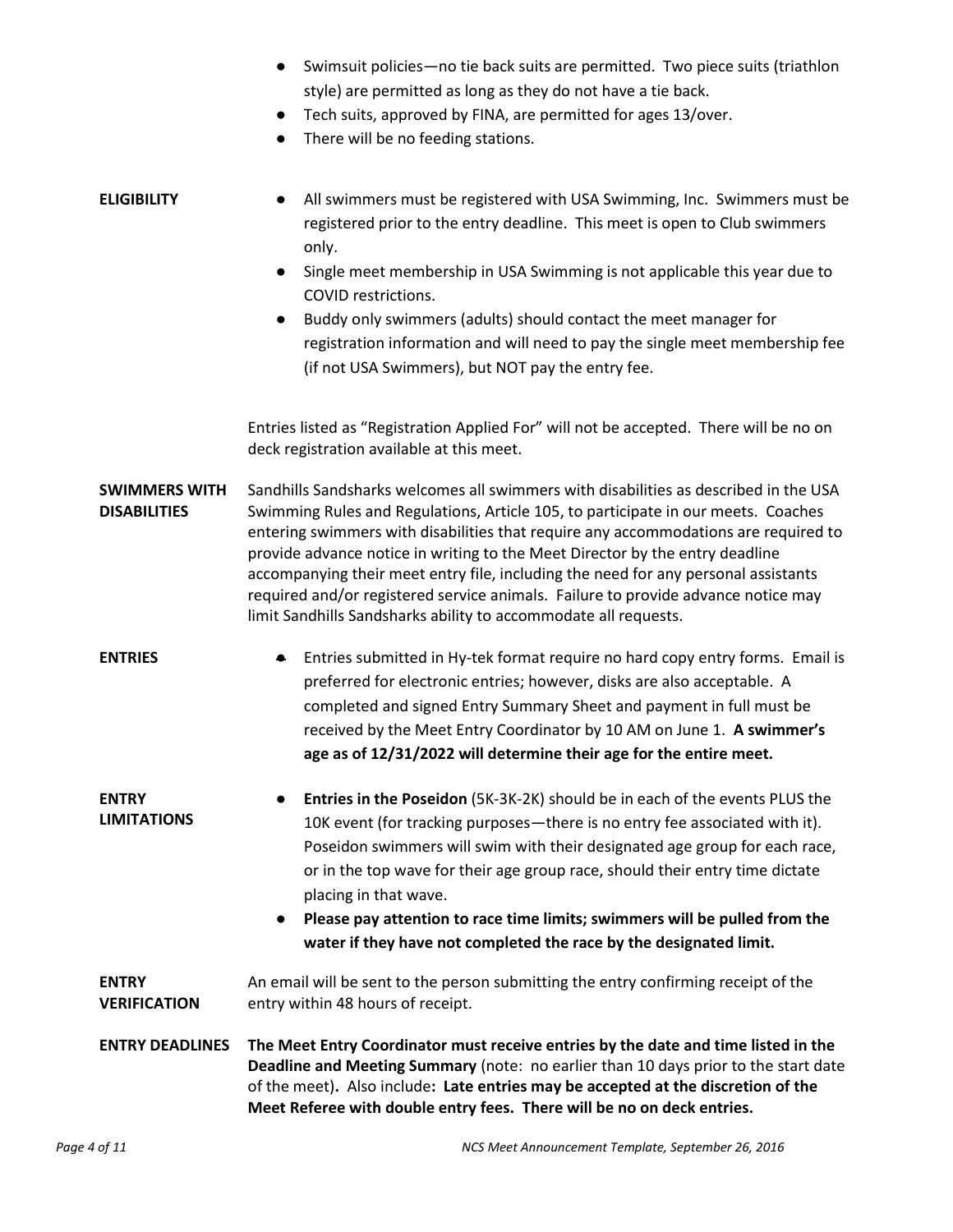### **ENTRY FEES**

|                         | Make checks payable to: Sandhills Sandsharks; All fees are non-refundable                                                                                                                                                                                                                                                                                                                                                                                                                                                                                                                                                                                                                                                                                                                                                                                                                                                                                                                                                                                                                                              |
|-------------------------|------------------------------------------------------------------------------------------------------------------------------------------------------------------------------------------------------------------------------------------------------------------------------------------------------------------------------------------------------------------------------------------------------------------------------------------------------------------------------------------------------------------------------------------------------------------------------------------------------------------------------------------------------------------------------------------------------------------------------------------------------------------------------------------------------------------------------------------------------------------------------------------------------------------------------------------------------------------------------------------------------------------------------------------------------------------------------------------------------------------------|
| <b>Individual Event</b> | \$15.00 per event                                                                                                                                                                                                                                                                                                                                                                                                                                                                                                                                                                                                                                                                                                                                                                                                                                                                                                                                                                                                                                                                                                      |
| <b>NCS Travel Fund</b>  | <b>NA</b>                                                                                                                                                                                                                                                                                                                                                                                                                                                                                                                                                                                                                                                                                                                                                                                                                                                                                                                                                                                                                                                                                                              |
| Facility Surcharge &    | \$40.00/swimmer                                                                                                                                                                                                                                                                                                                                                                                                                                                                                                                                                                                                                                                                                                                                                                                                                                                                                                                                                                                                                                                                                                        |
| General Entry fee       |                                                                                                                                                                                                                                                                                                                                                                                                                                                                                                                                                                                                                                                                                                                                                                                                                                                                                                                                                                                                                                                                                                                        |
| Late Entry Fee          | Double fees will apply to late entries and must be paid before entry can be                                                                                                                                                                                                                                                                                                                                                                                                                                                                                                                                                                                                                                                                                                                                                                                                                                                                                                                                                                                                                                            |
|                         | processed.                                                                                                                                                                                                                                                                                                                                                                                                                                                                                                                                                                                                                                                                                                                                                                                                                                                                                                                                                                                                                                                                                                             |
| <b>SEEDING</b>          | The conforming time standard for this meet is long course meters, then short<br>course yards for selection in top waves.<br><b>Entry Times for Seedings in WAVES:</b> It is important that all swimmers submit<br>entry times that are verifiable and provable in SWIMS.<br>Top 10 swimmers, as determined in SWIMS, will be sent off in the first<br>wave for the 5K.<br>Top 10 age group swimmers may be implemented for 3K (13/14) and 2K<br>$\bullet$<br>(11/12) at Meet Director's discretion; 2 <sup>nd</sup> wave will be the remaining age<br>group swimmers; 3 <sup>rd</sup> wave will be all open/out of age group swimmers.<br>Poseidon swimmers will swim with age-appropriate waves of 2K and<br>$\bullet$<br>3K.<br>There will be 2 minutes between waves.<br>$\bullet$<br>Acceptable times for consideration in top waves include the following:<br>$\bullet$<br>1500 M/1650 Y for 5K/3K; then 800 M/1000 Y<br>$\bullet$<br>800 M/1000 Y for 2K; then 400 M/500 Y for 2K<br>$\bullet$<br>Meter times are given preference; yard times are used if not enough<br>$\bullet$<br>meter times are available. |

**CHECK-IN** Positive check-in at the registration table will start once the preceding race has begun. GPS chips will be issued at check in; race numbers will be sent to coaches a day before the races and will be available at check in. **Teams are responsible for writing numbers vertically on arms and across backs**. Should the GPS system not be available, race numbers, written on swimmers' left arms, will be the primary means of determining race finish order. *Swimmers with long nails will not be permitted to check in. PLEASE CLIP NAILS PRIOR TO ARRIVAL SO NO WHITE IS SHOWING. A REFEREE WILL BE AT THE REGISTRATION DESK CHECKING NAILS. There will be no nail clipping on site.*

### **PRE-RACE MEETING**

Official briefings will be held 20 minutes prior to each race for the meet director to review the course diagram of all the swimmers in that race. All swimmers should attend. **NOTE: Athletes straying from the course will only be corrected when safety is an issue.**

### **COUNTDOWN**

30 minutes to each race, the announcer will count down the start of the race in 5 minute intervals. 10 minutes before each race, a GPS check in will be conducted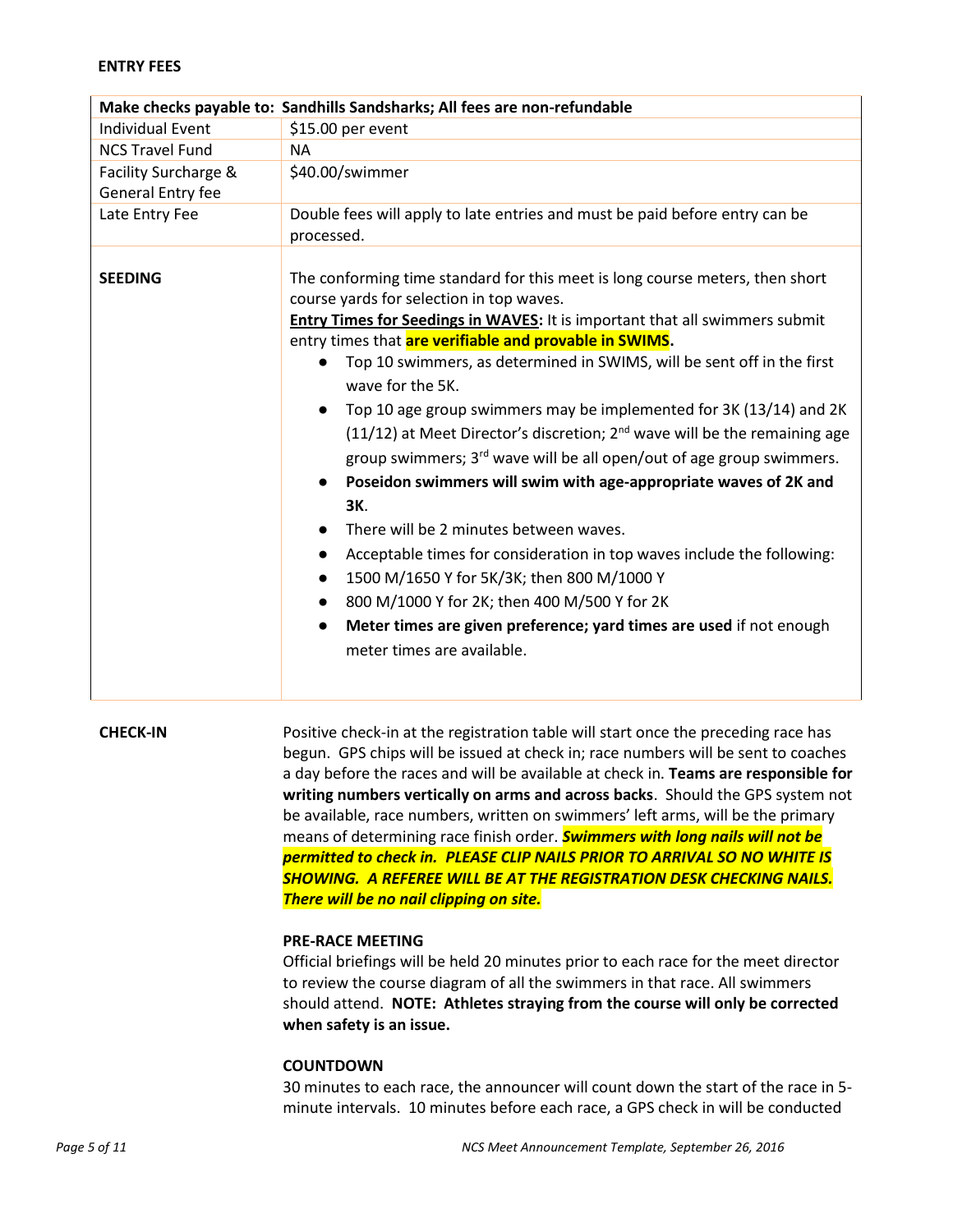to ensure that all swimmers are recorded entering the water, in accordance with USA Open Water Swimming Safety guidelines. Any swimmer missing this check in will be disqualified. 1-minute intervals will be announced for the last 5 minutes until the start of the race.

### **START**

The start will be in the water. All races are counterclockwise. All events of equal distances will be swum at the same time in waves. Swimmers will enter the water by walking over pads to register their chips.

### **FINISH**

One shoot with 3 pads. Swimmers must swim through the designated channel and run across the 3 pads. Numbers will be punched as back up and recorded manually. *Swimmers who have not completed the race by the designated time limit will be pulled from the water.*

### **PROTESTS**

**ESCORTS** Must be filed in writing on the designated form with the Clerk of Course within 45 minutes of unofficial results being posted.

> Paddlers and escort boats will be spaced throughout the course under the supervision of the race committee to provide help to swimmers as needed. If a swimmer touches any escort craft, he/she must withdraw from the race.

- **SCRATCHES** There will be no penalty for scratching pre-seeded events.
- **SCORING** This meet will not be scored.

**AWARDS** Poseidon swimmers who complete all 3 races will receive awards; Top 8 in the 400 Open and 5K Open and in each Age Group race will receive medals.

**RESULTS** Results will be posted on FS Series' website at FSSeries.com; a link to the site will be posted on the race site, accessible through Sandshark.org within 24 hours of the meets conclusion.

- **COACHES** All coaches on deck must be registered and certified with USA Swimming. Meet Management will require all coaches to show proof of such by prominently displaying their registration card or be prepared to show their Deck Pass virtual membership card upon request. There will be a coach/general meeting at the date and time listed in the Deadline and Meeting Summary. Other meetings may be held at the meet referee's discretion. Meet Management requests that at least one coach representative from each team attend all coaches meetings.
- **OFFICIALS/TIMERS/ VOLUNTEERS** There will be a need for officials. Sandhills Sandsharks welcomes and encourages anyone willing to volunteer to contact the Meet Referee by email prior to the meet or sign in once you arrive at the meet. All officials on deck must be registered and certified with USA Swimming and will be required to show proof of such to the meet referee by displaying their registration card or be prepared to show their Deck Pass virtual membership card upon request. A certification card showing the official's level of certification must also be presented. Any official's assistance will be greatly appreciated and will help to ensure a great meet for the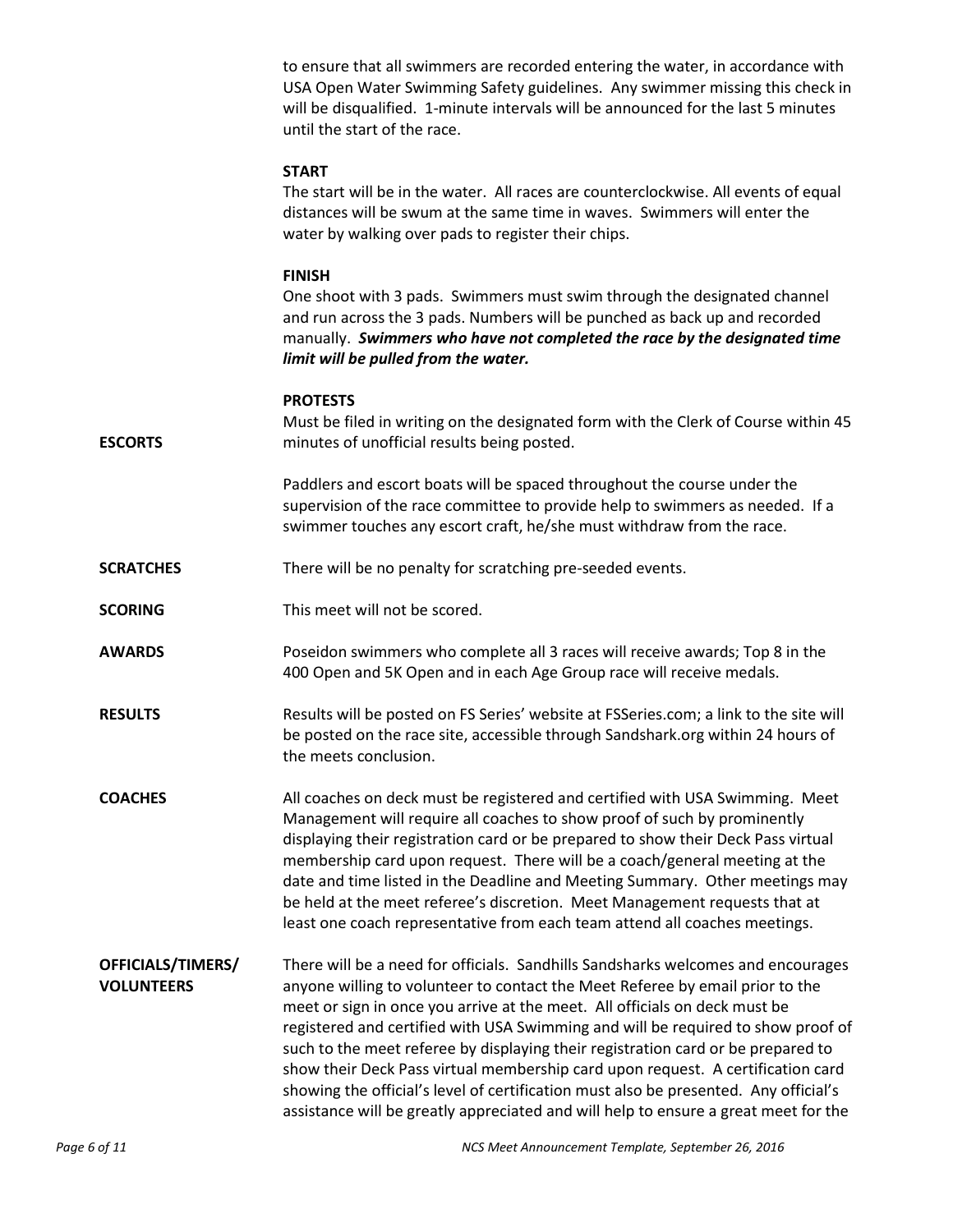swimmers. Official briefings will be held in the hospitality area at the date and time listed in the Deadline and Meeting Summary.

### **HOSPITALITY/ CONCESSIONS** There will be a hospitality area open to all coaches and officials. Refreshments will be available at the concession stand.

- **WARM-UP** In accordance with USA Swimming guidelines, there will be a published warm-up procedure for all swimmers and coaches attending the meet. A warmup area will be available before and during the meet. Coaches should oversee all swimmers who are warming up at any point. The Marshal will ensure all teams, coaches, and swimmers follow all warm-up procedures. Meet Management reserves the right to change warm-up times according to the number of entries. There is to be no diving or horseplay in this area.
- **WAIVER/RELEASE** As a team entered in this meet, upon entry you are verifying that all of the swimmers and coaches listed on the enclosed entry are registered with USA Swimming. You acknowledge that you are familiar with the Safety Rules of USA Swimming, Inc. and North Carolina Swimming, Inc. regarding warm-up procedures and meet safety guidelines, and that you shall be responsible for the compliance of your swimmers with those rules during this meet. Sandhills Sandsharks, Seven Lakes Landowners Association, North Carolina Swimming, Inc., and USA Swimming, Inc., their agents, employees, and coaches shall be held free and harmless from any and all liabilities or claims for damages arising by reason of illness or injury to anyone during the conduct of this meet. You acknowledge that by entering this meet, you are granting permission for the names of any or all of your team's swimmers to be published on the internet in the form of Psych Sheets, Meet Results, or any other documents associated with the running of this meet.

**IMAGE RELEASE** All participants agree to be filmed and photographed by the host club approved photographer(s) and videographers and to allow the right to use names and pictures before, during, or after the meet such as in public psych sheets, heat sheets, and results or featured on the host club or NCS website or social media or in public broadcast of the event via television or webcast. Parents and guardians of minor swimmers who do not wish their swimmers to participate in interviews or have individual pictures featured on any media should inform their team's head coach and the Meet Director prior to the meet.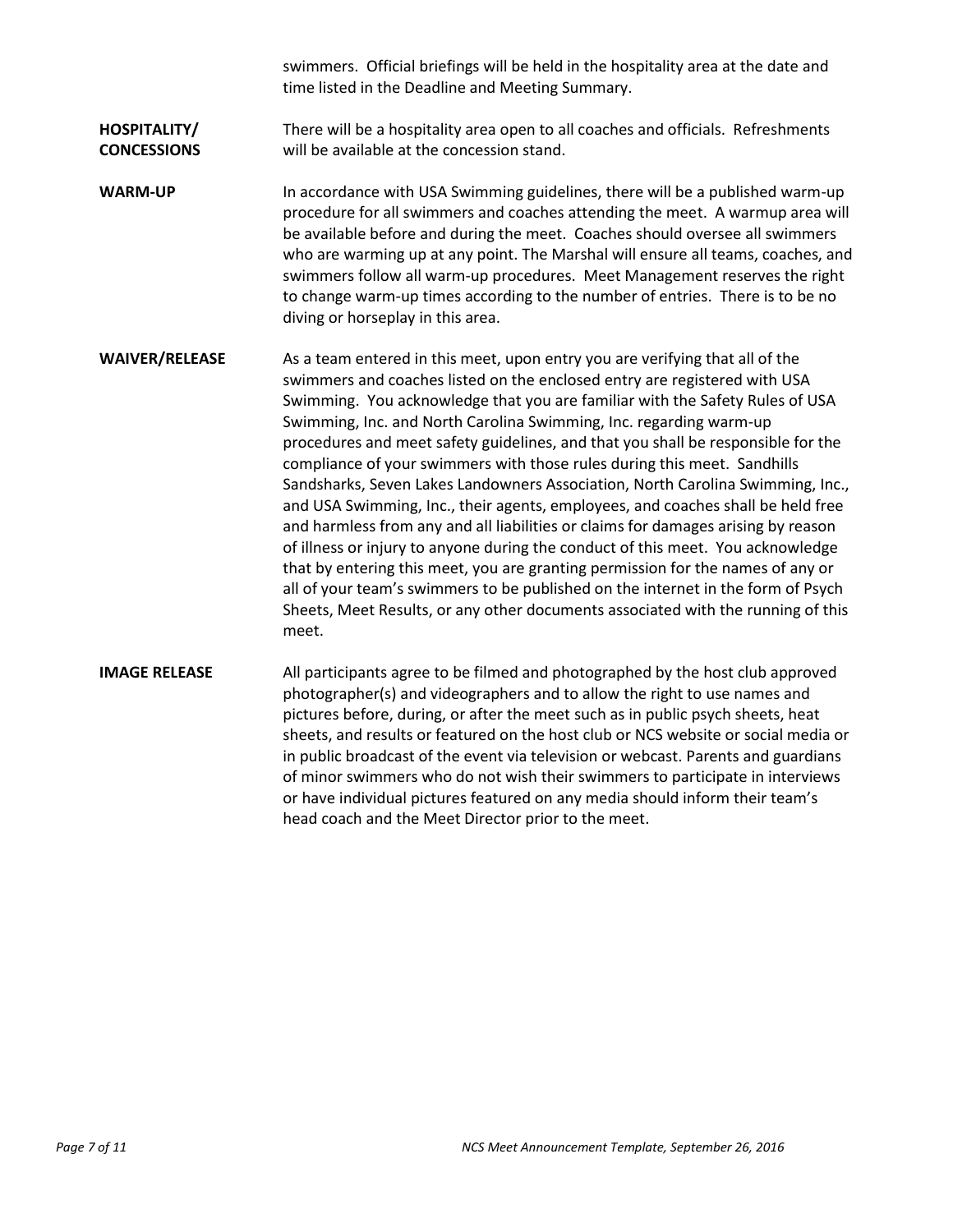# **ORDER OF EVENTS:**

| Check In          | Pre-race<br><b>Meeting</b> | Women/Men                               | <b>Distance</b>          | <b>Start time</b>              | <b>Race Time Limit</b> |
|-------------------|----------------------------|-----------------------------------------|--------------------------|--------------------------------|------------------------|
| Friday 4:30 PM    | 5:00 PM                    | 1 & 2 (Open)<br>400M Splash<br>and Dash | 400 M Splash<br>and Dash | 5:30 PM (Open)<br>5:45 (Buddy) | <b>NONE</b>            |
| Saturday 8:00 AM  | 8:55 PM                    | 3 & 4 (Open)                            | 5K                       | 9:15 AM                        | 120 minutes            |
| Saturday 9:20 PM  | 11:10 PM                   | 5 & 6(13/14)<br>7 & 8 (Open)            | 3K                       | 11:30 AM                       | 90 minutes             |
| Saturday 11:35 PM | 12:40 PM                   | 9 & 10 (11/12)<br>11 & 12 (Open)        | 2K                       | 1:00 PM                        | 60 minutes             |
| Saturday 1:05 PM  | 1:40 PM                    | 13 & 14 (10/U)<br>15 & 16 (Open)        | 800 M                    | 2:00 PM                        | <b>NONE</b>            |

| <b>SAFETY PLAN</b>                                                              | <b>NC OW</b><br><b>CHAMPS</b>                                                                                        |                                                                                                            |                                                                                                                                 |                                                                                                                                                                  |
|---------------------------------------------------------------------------------|----------------------------------------------------------------------------------------------------------------------|------------------------------------------------------------------------------------------------------------|---------------------------------------------------------------------------------------------------------------------------------|------------------------------------------------------------------------------------------------------------------------------------------------------------------|
|                                                                                 |                                                                                                                      |                                                                                                            |                                                                                                                                 |                                                                                                                                                                  |
| <b>Water Quality</b><br><b>Certification</b>                                    | Process:<br>Monthly by<br>Seven Lakes<br>Landowners<br>Assoc.                                                        |                                                                                                            |                                                                                                                                 |                                                                                                                                                                  |
| <b>On Site Medical</b><br>Personnel                                             | Lead Name(s):<br>Heather<br>Milkowich                                                                                | Mark one:<br><b>MD</b><br>DO<br><b>EMT-P X NP</b><br><b>DDS</b><br><b>PA</b>                               | Experience in<br>extreme events:<br>Open water medical<br>for past races                                                        | <b>EMS/EMT</b> on Site:<br>Seven<br>Lakes Rescue Squad<br>Backup units & response<br>time: Fire & rescue 0.25 from<br>venue; additional squads 4.5<br>miles away |
| Lifeguards &<br><b>Emergency Care</b><br>(include<br>location of all<br>on map) | Type:<br><b>ARC Lifeguards</b><br>X<br><b>YMCA</b><br><b>USLA</b><br>Equivalent<br>water certified<br>1st responder: | Number &<br>Location on<br>course: $6 +$<br>Hours on duty:<br>3:30-6:30 Fri;<br>7:30 to end of<br>day Sat. | <b>Medical Tent location</b><br>& procedure: EMS &<br>medical personnel<br>located at<br>Start/Finish area.<br>Shade available. | Local Med facility/type:<br>First Health Regional,<br>Pinehurst<br>Distance: 10.5 miles<br>Transit time: 18 min.                                                 |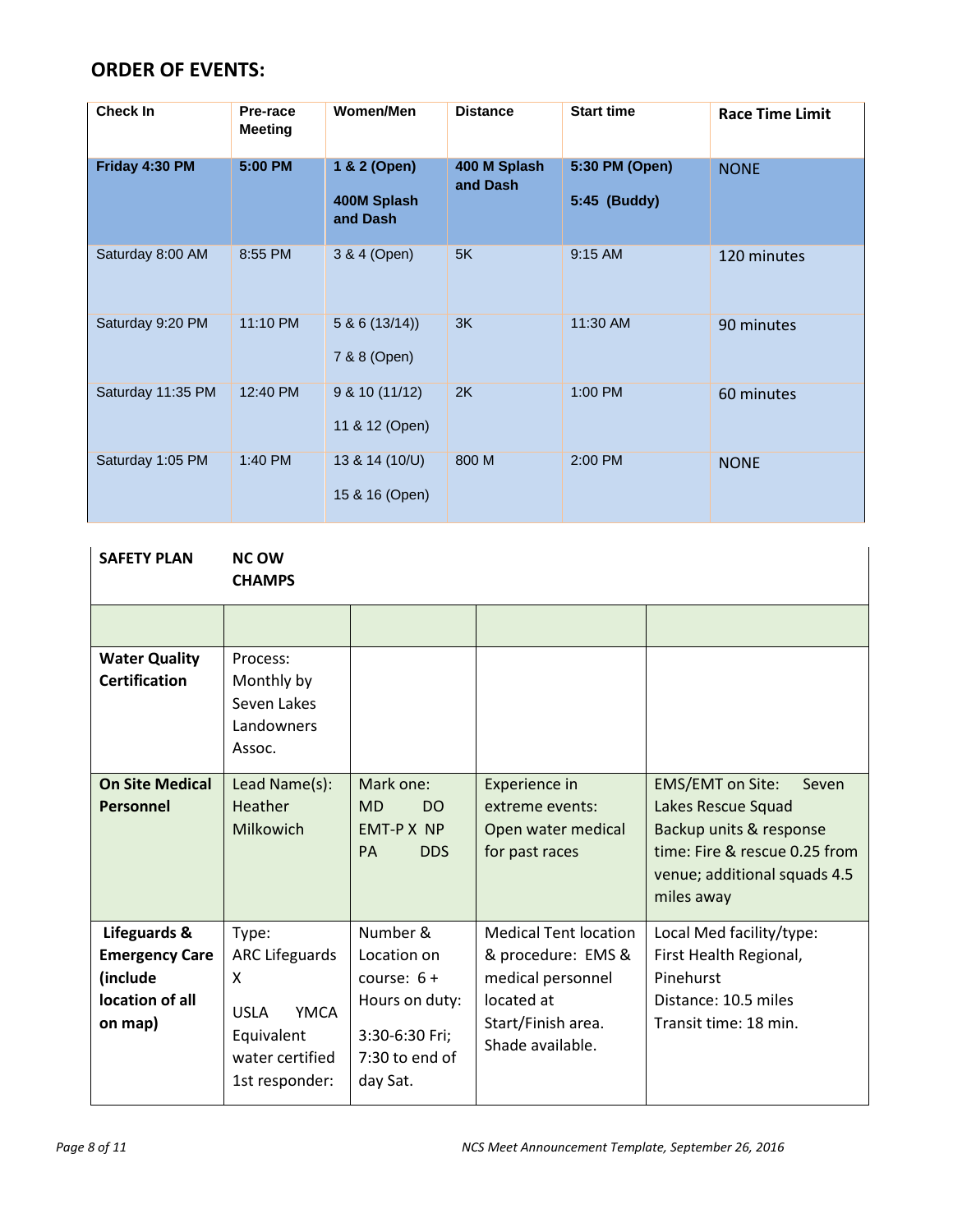| <b>Watercraft--list</b><br>types/number<br>for all<br>categories (ie.,<br>jon boat, SUPs,<br>pontoon, Jet<br>Skis, Kayaks,<br>etc). Mark<br>locations on the<br>course map. | Safety Craft:<br>(min.1<br>motorized, plus<br>1 driver & two<br>1st responders)<br>Pontoon/jon<br>boat                                      | Officials craft:<br>2<br>Feeding<br><b>Stations: NA</b><br>Locations: at<br>turns                                                              | <b>Race Supervision:</b><br>By lifeguards &<br>volunteers in kayaks,<br>SUPs. 2-3 per leg of<br>race (triangular); 1<br>lead; 1 tail; 1 in<br>middle of course.<br><b>Escorted events: NA</b><br>Locations: middle &<br>all legs of course                                                                                                                                                                                                                                                                                                                                                                                                                                                           | <b>Emergency Signal Flag</b><br><b>MANDATORY</b> for ALL<br>watercraft on course<br><b>COLOR: RED</b> |
|-----------------------------------------------------------------------------------------------------------------------------------------------------------------------------|---------------------------------------------------------------------------------------------------------------------------------------------|------------------------------------------------------------------------------------------------------------------------------------------------|------------------------------------------------------------------------------------------------------------------------------------------------------------------------------------------------------------------------------------------------------------------------------------------------------------------------------------------------------------------------------------------------------------------------------------------------------------------------------------------------------------------------------------------------------------------------------------------------------------------------------------------------------------------------------------------------------|-------------------------------------------------------------------------------------------------------|
| <b>Athlete</b><br>Accountability                                                                                                                                            | Body<br>Numbering<br>location<br>(Mandatory):<br>Left arm & leg<br>Electronic<br>(Rec): Chips by<br><b>FS Series</b><br>(timing<br>company) | Cap colors by<br>gender/Age:<br>Orange-<br>Poseidon<br>Yellow-18+<br>Red/Blue-- top<br>wave<br>Female/Male<br>Pink/Green-<br>Female/Male<br>AG | Accountability plan<br>before/during/end of<br>race:<br>Max athletes on<br>course: 200<br>Chip check on entry<br>into water & manual<br>count.<br>Swimmers w/drawing<br>from race will check<br>in w/ race admin.<br>Chip finish w/ race<br>numbers both<br>punched & written<br>down; videotaping<br>start/finish. . Backup<br>method to include<br>each athlete handing<br>over a popsicle stick<br>upon water entry (to<br>be collected and<br>counted by official)<br>and to retrieve a stick<br>upon exit. Sticks to<br>be kept in a bucket.<br>Officials will remove<br>sticks for athletes<br>withdrawing from the<br>race. Head counts<br>into and out of the<br>water also will be<br>used. | Warm up/Warm Down Plan:<br>Area by start/finish & race<br>admin to be used; lifeguards<br>on site.    |
| <b>Communication</b><br>s Plan (radios,<br>Cell phones,<br>megaphones,<br>etc.)                                                                                             | <b>Meet Officials:</b><br>Primary:<br>radios<br>Secondary:<br>cells                                                                         | <b>All Race</b><br>Personnel:<br>Primary:<br>radios                                                                                            | Communications:<br>Meet officials to be in<br>contact via radio &<br>cell.                                                                                                                                                                                                                                                                                                                                                                                                                                                                                                                                                                                                                           |                                                                                                       |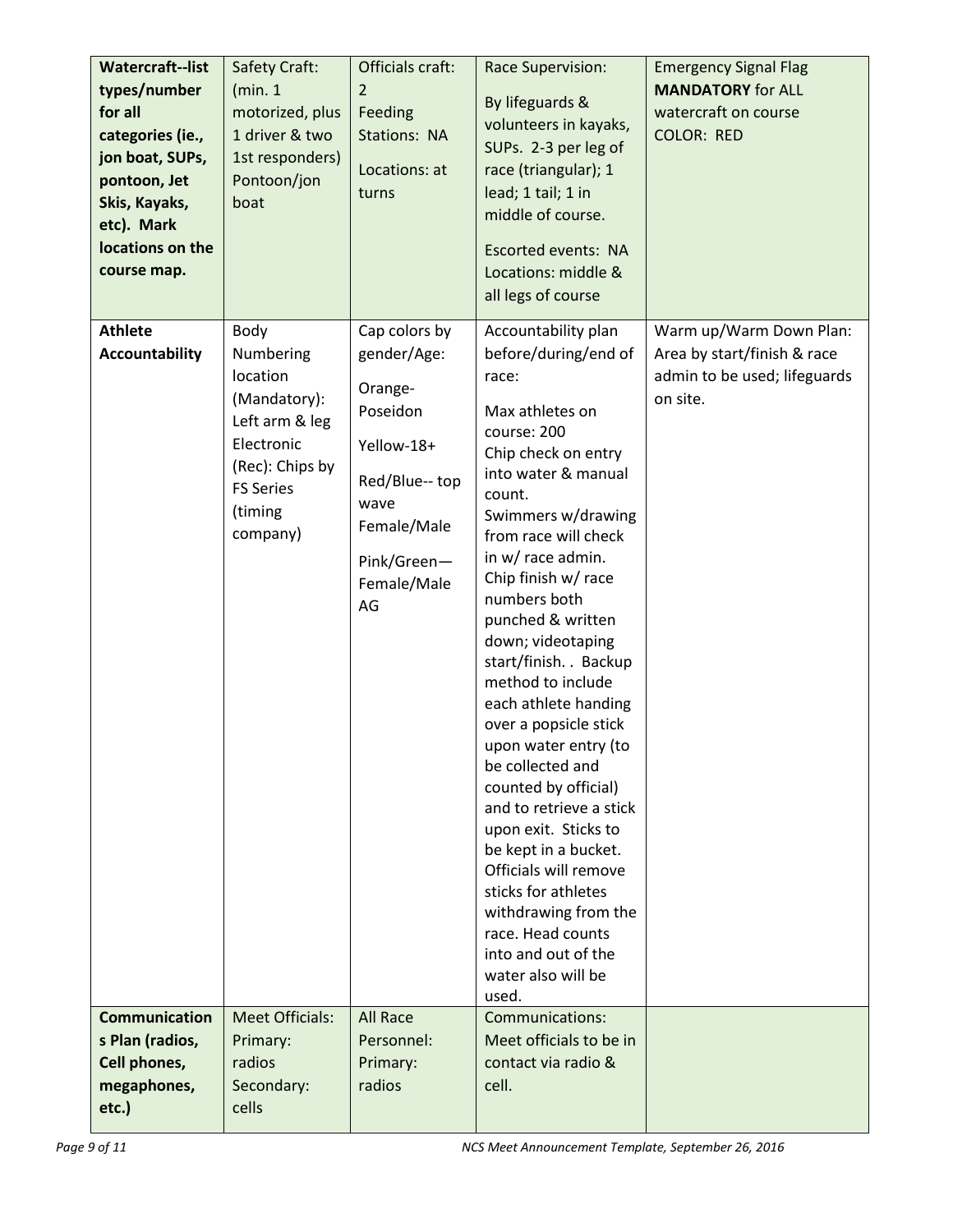|                                                                                                             |                                 | Secondary:<br>cells                  |  |                                  |                                                                           |
|-------------------------------------------------------------------------------------------------------------|---------------------------------|--------------------------------------|--|----------------------------------|---------------------------------------------------------------------------|
| Contingency                                                                                                 |                                 |                                      |  |                                  | Individuals empowered to order race abandoned, postponed, or to implement |
| <b>Plans</b>                                                                                                | <b>Emergency Action Plans:</b>  |                                      |  |                                  |                                                                           |
|                                                                                                             | Meet Referee: Thornton Burnette |                                      |  | Safety Officer: Jim Riggs        |                                                                           |
|                                                                                                             |                                 | Independent Safety Monitor: John Roy |  | Water Safety Supervisor: Ed Hill |                                                                           |
| On Course Emergency Care/Rescue Plan: Distribution & actions of safety craft, use of communication          |                                 |                                      |  |                                  |                                                                           |
| devices Radios and Cell phone numbers to be distributed among all race personnel. Coaches' & other          |                                 |                                      |  |                                  |                                                                           |
| handlers' numbers to be collected for emergency contact. A complete list of athletes by race number will be |                                 |                                      |  |                                  |                                                                           |

kept in the Clerk of Course. Swimmers will check in by walking over the finish pad to register chips; back up will be done by counting swimmers manually. On exit, chips will register on the finish pad; race numbers will be punched and written upon exit. All swimmers will be videotaped entering and exiting the water.

### **Emergency Action Plans:**

Swimmer in Distress: Lifeguards will activate water rescue protocol, flagging the safety boat and guiding swimmer to shore or safety craft. Information will be radioed by race personnel to admin; coach/handler will be contacted via cell phone or announcement. Swimmer will be brought to the Medical tent if needed and will check in with the Clerk Of Course. EMS will provide transportation to First Health Regional if needed.

Missing Swimmer: EMS, lifeguards, and Sandhills Sandsharks coaches will activate underwater search and recovery. Concurrently, meet operations will contact the coach/handler, check chip check in list and video, along with withdrawal list.

### **Abandonment of Race:**

Race Control will relay via radio and cell phone to the safety boat to signal abandonment.

Official Boats--5 short blasts, followed by 1 long blast

Lifeguards--5 short blasts, followed by 1 long blast

Swimmers should: 1. Discontinue Swimming 2. Look for directions from Officials/Water Safety Personnel 3. Check in with Admin Ref once on beach

### **Severe Weather: Is a lightning detector or weather radio on site?**

Severe weather plan: Evacuation of spectators to cars/fitness center. No race will be held if lightning is in the vicinity or moving toward the area.

Site evacuation plans: If swimmers are in the water, 3 whistles will be blown to signal an end to the race; no leg is far from shore. Boats can be used to pick up swimmers if needed.

### **Contingency Plans for course adaptation/rescheduling:**

Course shape may be changed to run parallel to shore or as a narrow rectangle; distances may be decreased.

Races may be postponed until later in the day or rescheduled for the following day.